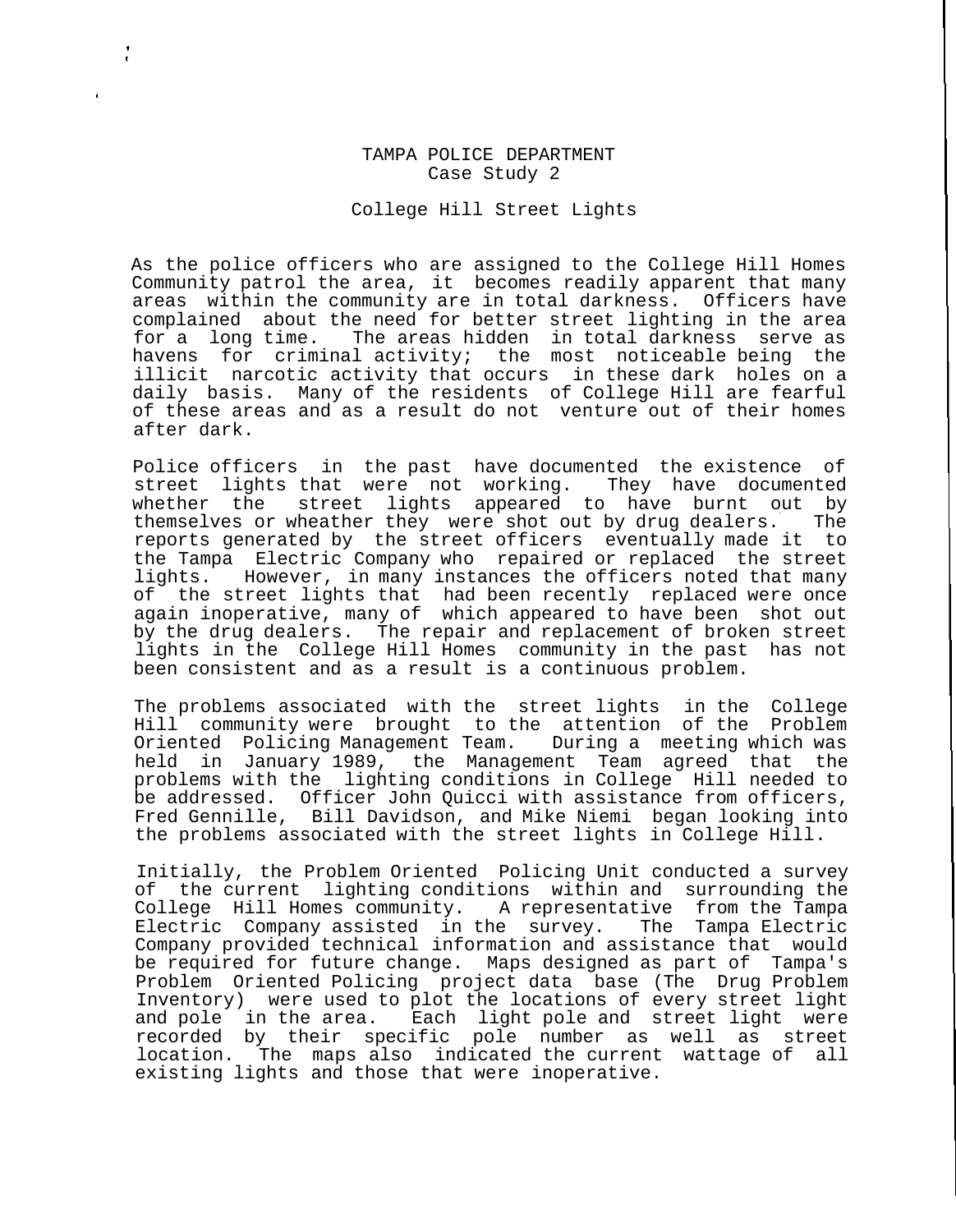Once the survey was completed. Officer John Quicci contacted the Tampa Electric Company and the Tampa Housing Authority to begin the process of addressing the lighting problems. During discussions with the Tampa Electric Company and the Tampa Housing Authority, Officer Quicci quickly learned that the Tampa Electric Company owns and operates all street lights within the City of Tampa. The Tampa Housing Authority however, pays for the use of the street lights within each of their low-income housing projects. At this point a distinction needed to be made as to which lights were paid for by the City of Tampa and which were paid for by the Tampa Housing Authority.

Once proper ownership and responsibility of the street lights was determined. Officer Quicci found both agencies to be very cooperative. Officer Quicci kept well informed of the issues involving the street lights and as a result negotiations between the Tampa Electric Company and the Tampa Housing Authority went smoothly.

Initially, the Tampa Housing Authority wasn't going to commit to having the street lights within College Hill upgraded, replaced or additional lighting installed until the City of Tampa did their part. Fortunately, the City of Tampa began the initial action. From the information learned in conducting the survey of current lighting conditions in the College Hill Homes area a Officer Quicci assisted the Tampa Electric Company in drawing up the proposal.

The proposal called for the replacement and upgrading of all existing street lights in the College Hill Homes area. The upgrading would consist of replacing all existing 100 watt street lights with 400 watt street lights. The proposal also called for the installation of an additional fifty light poles and lights of the same wattage after the initial upgrading. Locations of the additional light poles and lights would be determined by conducting another survey after the upgrading.

For purposes of presenting the proposal to the Tampa City Council, a figure of fifty additional poles and lights were arrived at during the initial survey. This figure is being utilized as a maximum requirement. The final survey may not indicate a need for all fifty additional poles and lights. Only those areas that show a need for additional lighting will receive it.

The proposal was completed and submitted to the Tampa City Council for the first of two readings. The proposal was read on two different occasions and on March 15, 1989 it was approved by the City Council. As a result, the Tampa Housing Authority immediately approved their portion of the agreement.